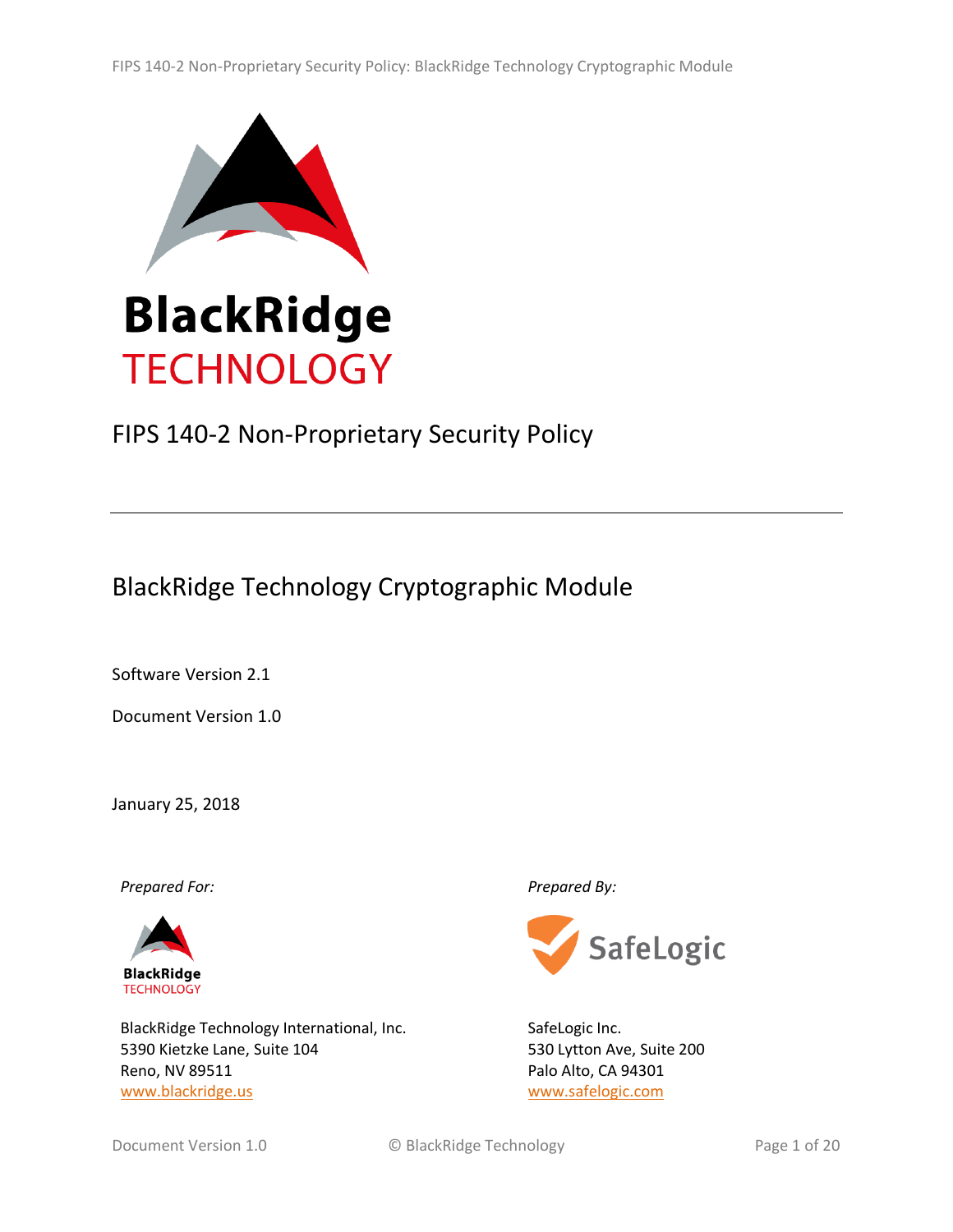# **Abstract**

This document provides a non-proprietary FIPS 140-2 Security Policy for the BlackRidge Technology Cryptographic Module.

# **Table of Contents**

| $\mathbf{1}$            |       |                                                                                                  |  |
|-------------------------|-------|--------------------------------------------------------------------------------------------------|--|
|                         | 1.1   |                                                                                                  |  |
|                         | 1.2   |                                                                                                  |  |
|                         | 1.3   |                                                                                                  |  |
|                         | 1.4   |                                                                                                  |  |
|                         | 1.5   |                                                                                                  |  |
| $\overline{2}$          |       |                                                                                                  |  |
|                         | 2.1   |                                                                                                  |  |
|                         | 2.1.1 |                                                                                                  |  |
|                         | 2.1.2 |                                                                                                  |  |
|                         | 2.1.3 |                                                                                                  |  |
|                         | 2.1.4 |                                                                                                  |  |
|                         | 2.2   |                                                                                                  |  |
|                         | 2.3   |                                                                                                  |  |
|                         | 2.3.1 |                                                                                                  |  |
|                         | 2.3.2 |                                                                                                  |  |
|                         | 2.4   |                                                                                                  |  |
|                         | 2.5   |                                                                                                  |  |
|                         | 2.6   |                                                                                                  |  |
|                         | 2.6.1 |                                                                                                  |  |
|                         | 2.6.2 | Key/Critical Security Parameter (CSP) Authorized Access and Use by Role and Service/Function  16 |  |
|                         | 2.6.3 |                                                                                                  |  |
|                         | 2.6.4 |                                                                                                  |  |
|                         | 2.7   |                                                                                                  |  |
|                         | 2.7.1 |                                                                                                  |  |
|                         | 2.7.2 |                                                                                                  |  |
|                         | 2.7.3 |                                                                                                  |  |
|                         | 2.8   |                                                                                                  |  |
| $\overline{\mathbf{3}}$ |       |                                                                                                  |  |
|                         | 3.1   |                                                                                                  |  |
|                         | 3.1.1 |                                                                                                  |  |
|                         | 3.1.2 |                                                                                                  |  |
|                         | 3.2   |                                                                                                  |  |
|                         | 3.2.1 |                                                                                                  |  |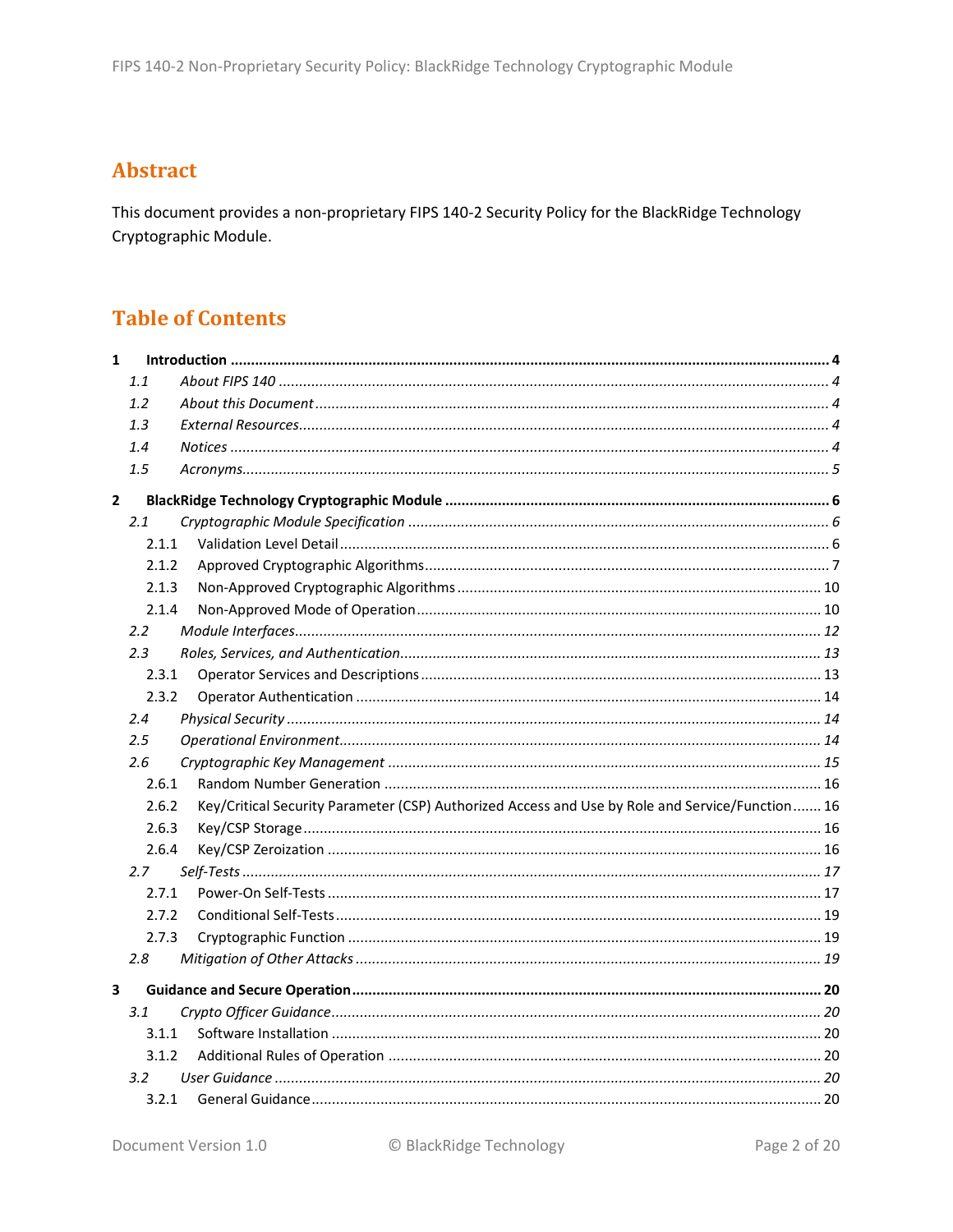# **List of Tables**

# **List of Figures**

|--|--|--|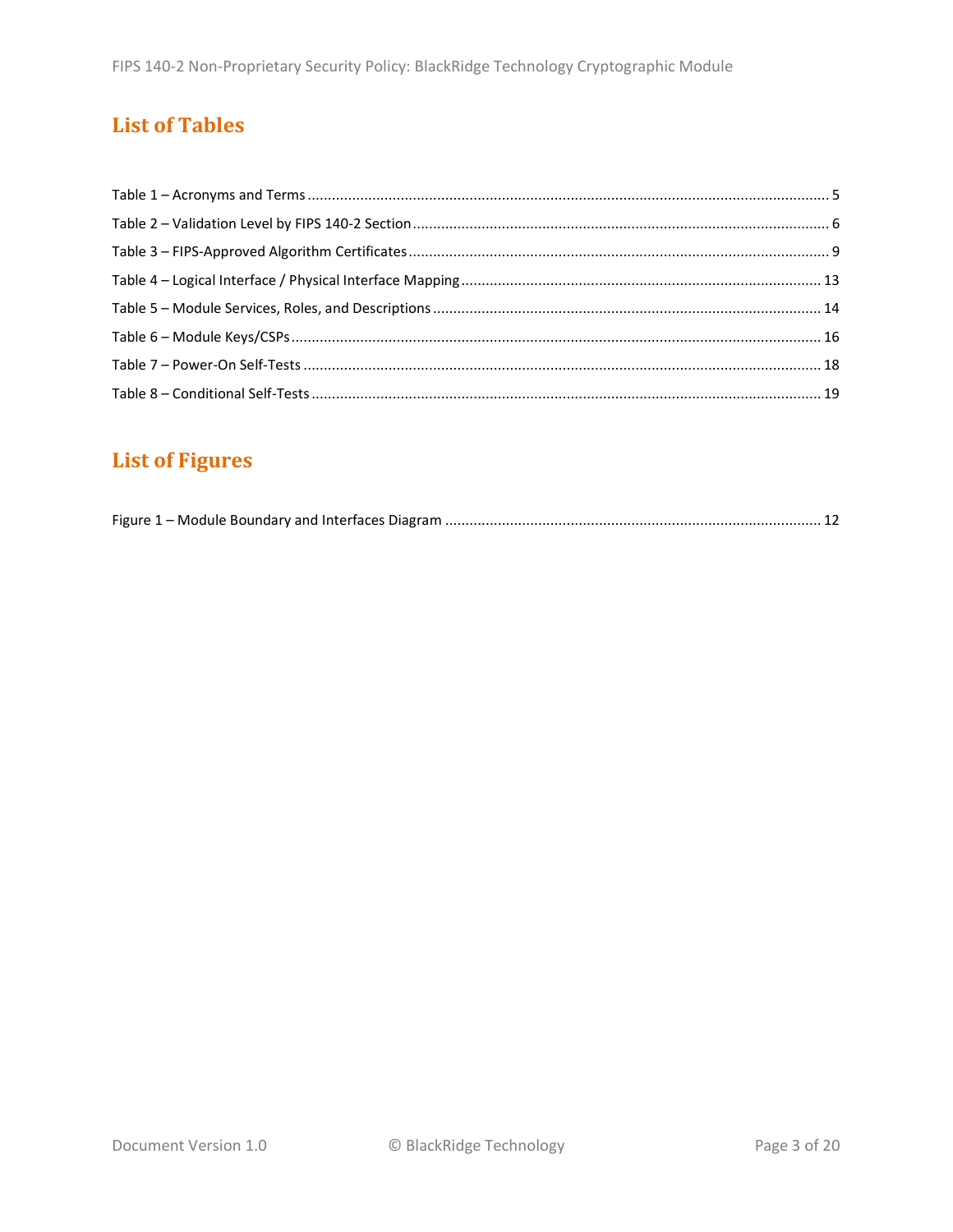# <span id="page-3-0"></span>**1 Introduction**

# <span id="page-3-1"></span>**1.1 About FIPS 140**

Federal Information Processing Standards Publication 140-2 — Security Requirements for Cryptographic Modules specifies requirements for cryptographic modules to be deployed in a Sensitive but Unclassified environment. The National Institute of Standards and Technology (NIST) and Communications Security Establishment Canada (CSE) Cryptographic Module Validation Program (CMVP) run the FIPS 140-2 program. The NVLAP accredits independent testing labs to perform FIPS 140 testing; the CMVP validates modules meeting FIPS 140-2 validation. *Validated* is the term given to a module that is documented and tested against the FIPS 140-2 criteria.

More information is available on the CMVP website at [http://csrc.nist.gov/groups/STM/cmvp/index.html.](http://csrc.nist.gov/groups/STM/cmvp/index.html)

# <span id="page-3-2"></span>**1.2 About this Document**

This non-proprietary Cryptographic Module Security Policy for the BlackRidge Technology Cryptographic Module from BlackRidge Technology provides an overview of the product and a high-level description of how it meets the security requirements of FIPS 140-2. This document contains details on the module's cryptographic keys and critical security parameters. This Security Policy concludes with instructions and guidance on running the module in a FIPS 140-2 mode of operation.

The BlackRidge Technology Cryptographic Module may also be referred to as the "module" in this document.

### <span id="page-3-3"></span>**1.3 External Resources**

The BlackRidge Technology website [\(www.blackridge.us\)](http://www.blackridge.us/) contains information on BlackRidge Technology services and products. The Cryptographic Module Validation Program website contains links to the FIPS 140-2 certificate and BlackRidge Technology contact information.

### <span id="page-3-4"></span>**1.4 Notices**

This document may be freely reproduced and distributed in its entirety without modification.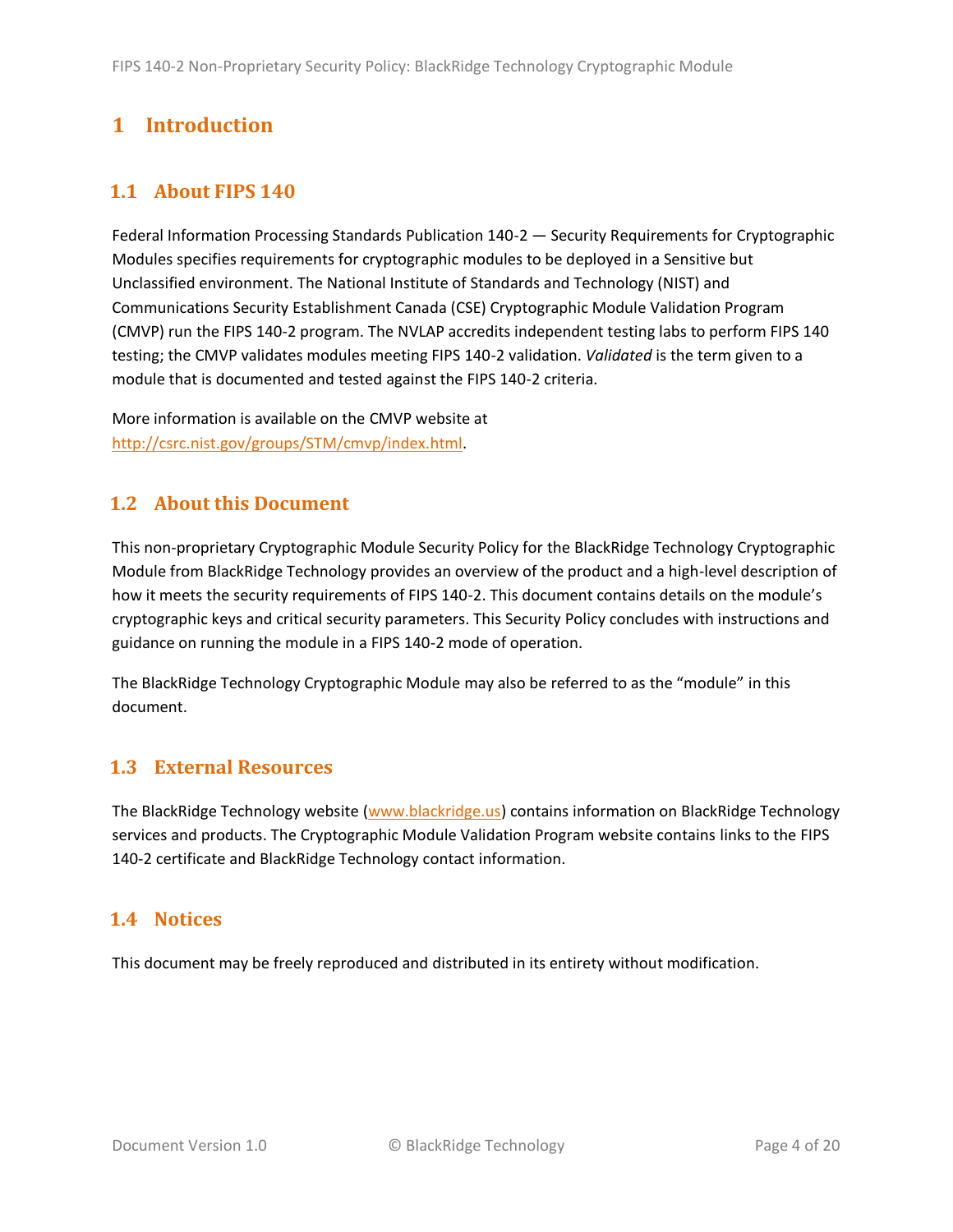# <span id="page-4-0"></span>**1.5 Acronyms**

| <b>Acronym</b> | <b>Term</b>                                         |
|----------------|-----------------------------------------------------|
| <b>AES</b>     | <b>Advanced Encryption Standard</b>                 |
| <b>ANSI</b>    | American National Standards Institute               |
| <b>API</b>     | <b>Application Programming Interface</b>            |
| <b>CMVP</b>    | Cryptographic Module Validation Program             |
| CO             | Crypto Officer                                      |
| <b>CSE</b>     | <b>Communications Security Establishment Canada</b> |
| <b>CSP</b>     | <b>Critical Security Parameter</b>                  |
| <b>DES</b>     | Data Encryption Standard                            |
| DH             | Diffie-Hellman                                      |
| <b>DRBG</b>    | Deterministic Random Bit Generator                  |
| <b>DSA</b>     | Digital Signature Algorithm                         |
| EC             | <b>Elliptic Curve</b>                               |
| <b>EMC</b>     | <b>Electromagnetic Compatibility</b>                |
| <b>EMI</b>     | Electromagnetic Interference                        |
| <b>FCC</b>     | <b>Federal Communications Commission</b>            |
| <b>FIPS</b>    | <b>Federal Information Processing Standard</b>      |
| <b>GPC</b>     | <b>General Purpose Computer</b>                     |
| GUI            | <b>Graphical User Interface</b>                     |
| <b>HMAC</b>    | (Keyed-) Hash Message Authentication Code           |
| <b>KAT</b>     | <b>Known Answer Test</b>                            |
| <b>MAC</b>     | <b>Message Authentication Code</b>                  |
| <b>MD</b>      | <b>Message Digest</b>                               |
| <b>NIST</b>    | National Institute of Standards and Technology      |
| OS.            | <b>Operating System</b>                             |
| <b>PKCS</b>    | Public-Key Cryptography Standards                   |
| <b>PRNG</b>    | Pseudo Random Number Generator                      |
| <b>PSS</b>     | Probabilistic Signature Scheme                      |
| <b>RNG</b>     | Random Number Generator                             |
| <b>RSA</b>     | Rivest, Shamir, and Adleman                         |
| <b>SHA</b>     | Secure Hash Algorithm                               |
| SSL            | Secure Sockets Layer                                |
| Triple-DES     | Triple Data Encryption Algorithm                    |
| <b>TLS</b>     | <b>Transport Layer Security</b>                     |
| <b>USB</b>     | <b>Universal Serial Bus</b>                         |

The following table defines acronyms found in this document:

**Table 1 – Acronyms and Terms**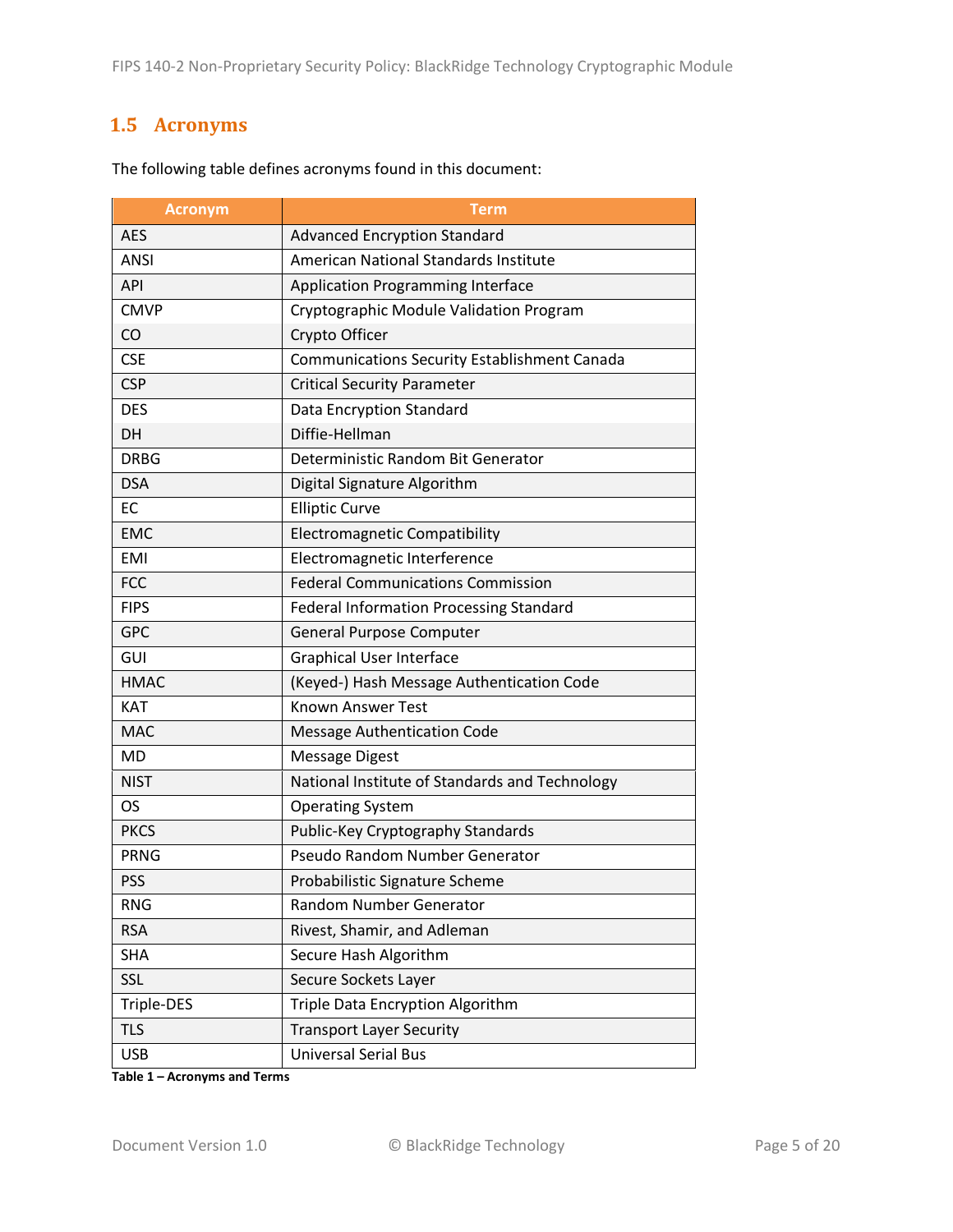# <span id="page-5-0"></span>**2 BlackRidge Technology Cryptographic Module**

# <span id="page-5-1"></span>**2.1 Cryptographic Module Specification**

The BlackRidge Technology Cryptographic Module provides cryptographic functions for BlackRidge TAC Gateway, BlackRidge TAC Endpoint for Linux, and BlackRidge Enterprise Manager.

The module's logical cryptographic boundary is the shared library files and their integrity check HMAC files. The module is a multi-chip standalone embodiment installed on a General Purpose Device.

All operations of the module occur via calls from host applications and their respective internal daemons/processes. As such there are no untrusted services calling the services of the module.

#### <span id="page-5-2"></span>**2.1.1 Validation Level Detail**

| <b>FIPS 140-2 Section Title</b>                              | <b>Validation Level</b> |
|--------------------------------------------------------------|-------------------------|
| Cryptographic Module Specification                           |                         |
| Cryptographic Module Ports and Interfaces                    | 1                       |
| Roles, Services, and Authentication                          |                         |
| <b>Finite State Model</b>                                    |                         |
| <b>Physical Security</b>                                     | N/A                     |
| <b>Operational Environment</b>                               |                         |
| Cryptographic Key Management                                 |                         |
| Electromagnetic Interference / Electromagnetic Compatibility | 1                       |
| Self-Tests                                                   | 1                       |
| Design Assurance                                             | 1                       |
| <b>Mitigation of Other Attacks</b>                           | N/A                     |

The following table lists the level of validation for each area in FIPS 140-2:

**Table 2 – Validation Level by FIPS 140-2 Section**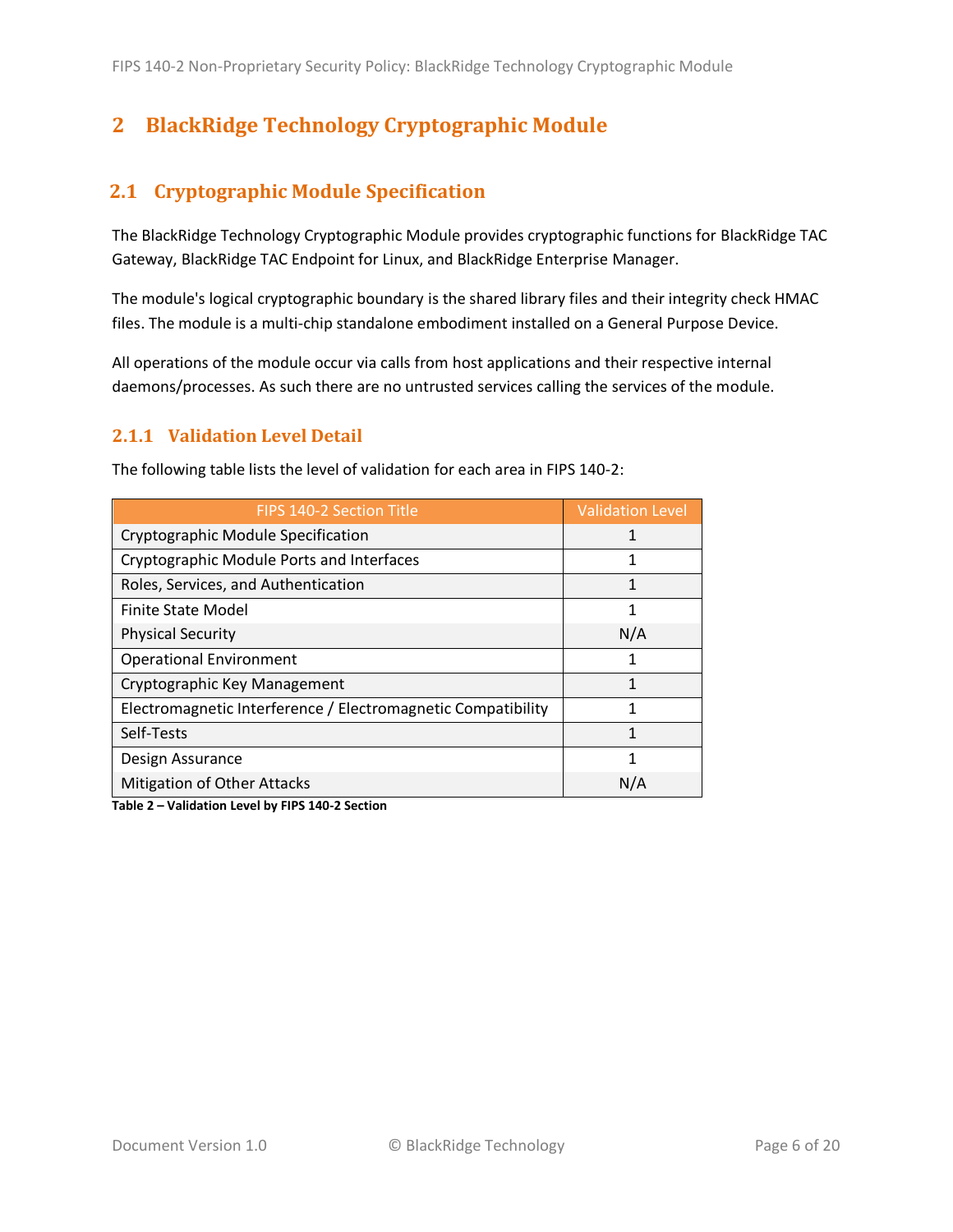# <span id="page-6-0"></span>**2.1.2 Approved Cryptographic Algorithms**

The module's cryptographic algorithm implementations have received the following certificate numbers from the Cryptographic Algorithm Validation Program:

| Algorithm                                                                          | <b>CAVP</b> |
|------------------------------------------------------------------------------------|-------------|
|                                                                                    | Certificate |
| <b>AES</b>                                                                         | 2273        |
| ECB (e/d; 128, 192, 256)                                                           |             |
| CBC (e/d; 128, 192, 256)                                                           |             |
| CFB1 (e/d; 128, 192, 256)                                                          |             |
| CFB8 (e/d; 128, 192, 256)                                                          |             |
| OFB (e/d; 128, 192, 256)                                                           |             |
| <b>CTR</b> (ext only; 128, 192, 256)                                               |             |
| CCM (KS: 128, 192, 256)                                                            |             |
| CMAC (Generation/Verification) (KS: 128, 192, 256)                                 |             |
| <b>GCM</b> (KS: AES_128(e/d), AES_192(e/d), AES_256(e/d))<br><b>GMAC_Supported</b> |             |
| <b>XTS</b> ((KS: XTS_128((e/d)(f/p)) KS: XTS_256((e/d)(f/p))                       |             |
| CVL (ECC CDH KAS)                                                                  | 44          |
|                                                                                    |             |
| SP 800-90 DRBG (Hash_DRBG, HMAC_DRBG, CTR_DRBG)                                    | 281         |
| DSA, DSA 2                                                                         | 709         |
| FIPS 186-2                                                                         |             |
| PQG Ver: Sig Ver- 1024-bit                                                         |             |
| FIPS 186-4                                                                         |             |
| PQG Gen: 2048 & 3072 (using SHA-2)                                                 |             |
| PQG Ver: 1024, 2048 & 3072 (using SHA-1 and SHA-2)                                 |             |
| Key Pair: 2048-bit & 3072-bit                                                      |             |
| Sig Gen: 2048-bit & 3072-bit (using SHA-2)                                         |             |
| Sig Ver: 1024-bit. 2048-bit & 3072-bit (using SHA-1 and SHA-2)                     |             |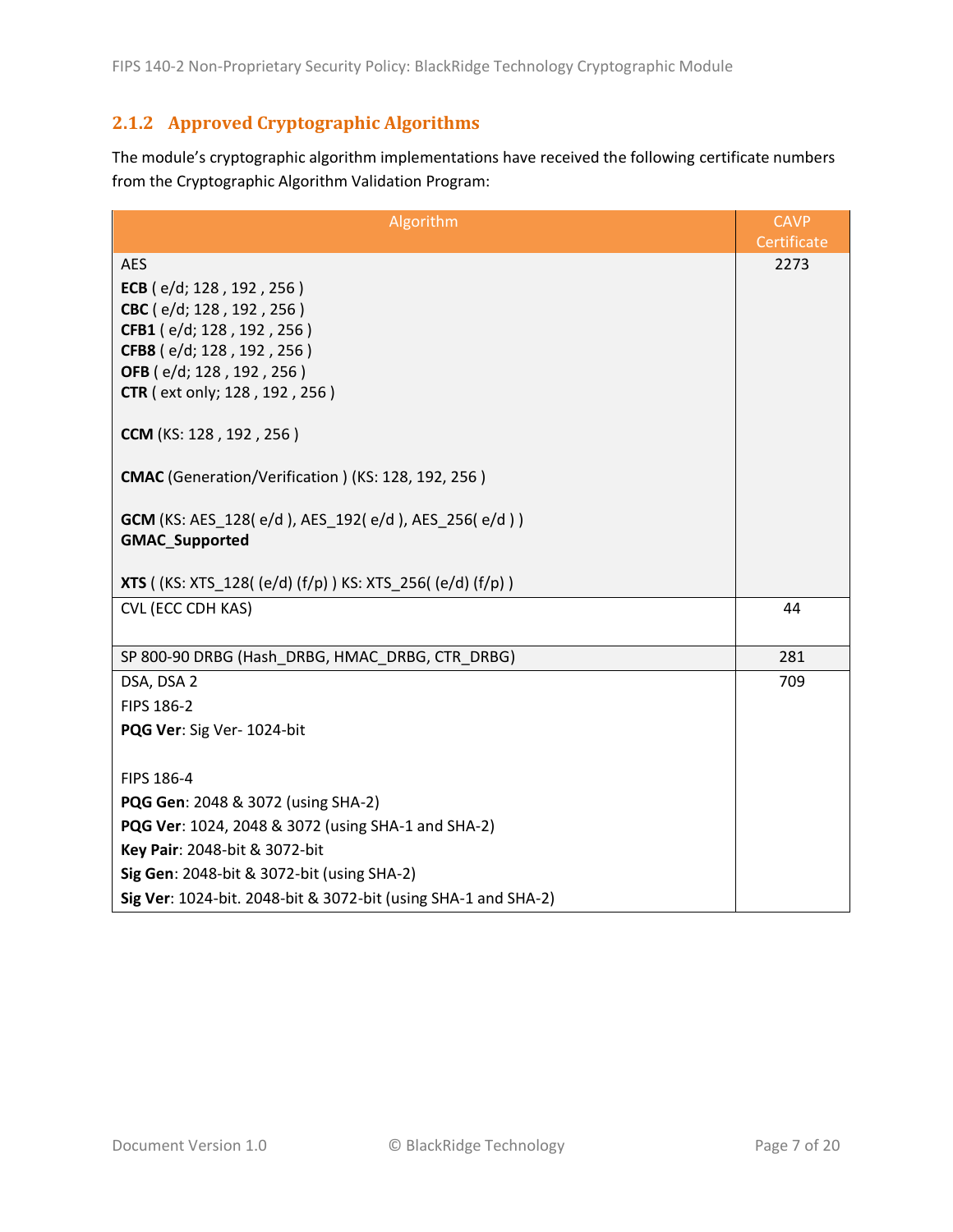| Algorithm                                                                              | <b>CAVP</b><br>Certificate |
|----------------------------------------------------------------------------------------|----------------------------|
| ECDSA, ECDSA2                                                                          | 368                        |
| <b>FIPS 186-2</b>                                                                      |                            |
| PKG: Curves (P-224, P-256, P-384, P-521, K-233, K-283, K-409, K-571, B-233, B-283, B-  |                            |
| 409 & B-571)                                                                           |                            |
| PKV: Curves All P, K & B                                                               |                            |
|                                                                                        |                            |
| <b>FIPS 186-4</b>                                                                      |                            |
| PKG: Curves (P-224, P-256, P-384, P-521, K-233, K-283, K-409, K-571, B-233, B-283, B-  |                            |
| 409 & B-571)                                                                           |                            |
| PKV: Curves All P, K & B                                                               |                            |
| Sig Gen: Curves (P-224, P-256, P-384, P-521, K-233, K-283, K-409, K-571, B-233, B-283, |                            |
| B-409 & B-571) (SHA-2)                                                                 |                            |
| Sig Ver: Curves (P-192, P-224, P-256, P-384, P-521, K-163, K-233, K-283, K-409, K-571, |                            |
| B-163, B-233, B-283, B-409 & B-571) (using SHA-1 and SHA-2)                            |                            |
| HMAC-SHA-1, HMAC-SHA-224, HMAC-SHA-256, HMAC-SHA-384, HMAC-SHA-512                     | 1391                       |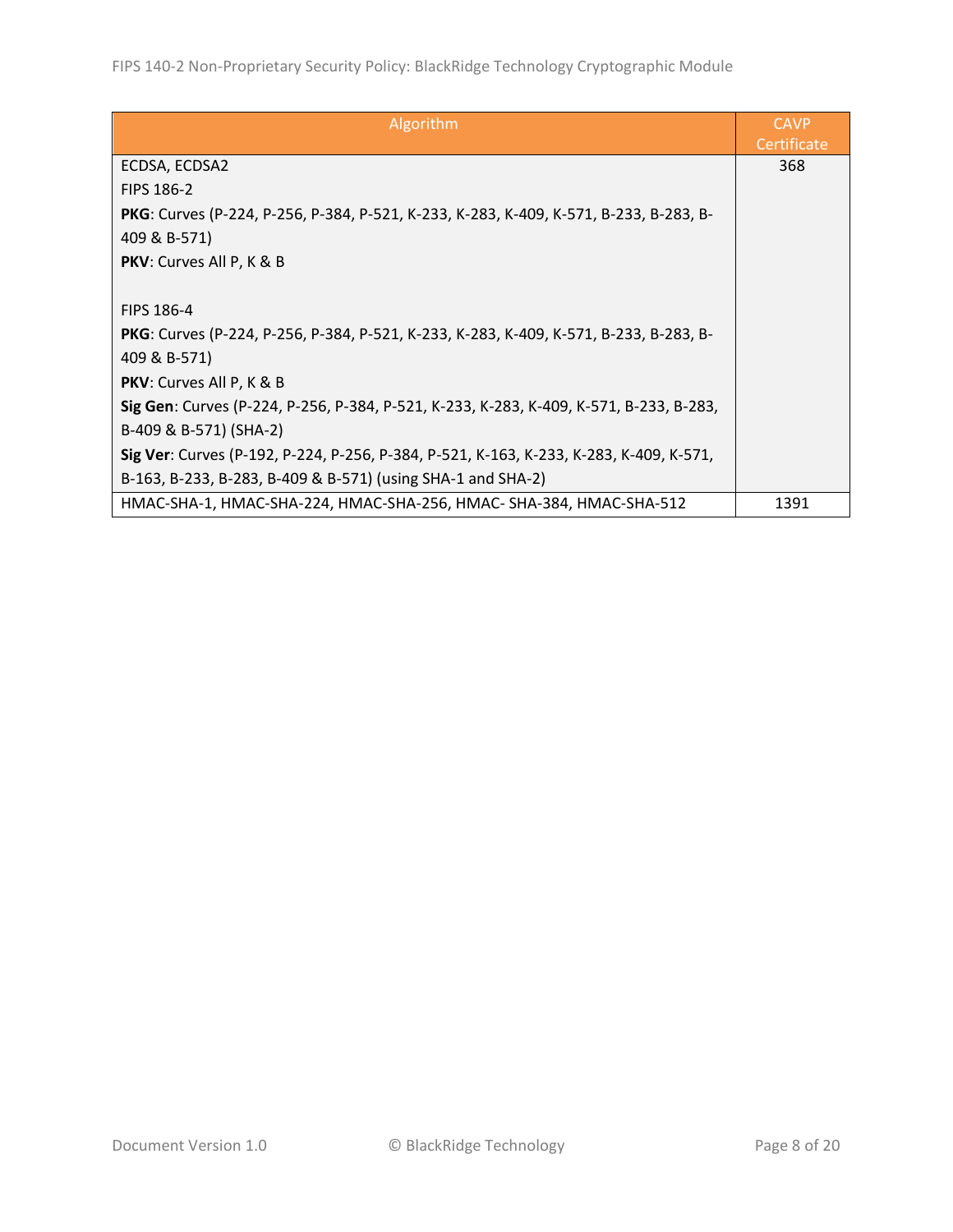| Algorithm                                                                       | <b>CAVP</b> |
|---------------------------------------------------------------------------------|-------------|
|                                                                                 | Certificate |
| RSA (X9.31, PKCS #1.5, PSS)                                                     | 1166        |
| FIPS 186-2                                                                      |             |
| <b>ANSIX9.31</b>                                                                |             |
| Key Gen: 2048-bit, 3072-bit & 4096-bit                                          |             |
| Sig Gen: 2048-bit, 3072-bit & 4096 bit (any SHA size)                           |             |
| Sig Ver: 1024-bit, 1536-bit, 2048-bit, 3072-bit & 4096-bit (any SHA size)       |             |
|                                                                                 |             |
| <b>PKCS1 V15</b>                                                                |             |
| Sig Gen: 2048-bit, 3072-bit & 4096-bit (any SHA size)                           |             |
| Sig Ver: 1024-bit, 1536-bit, 2048-bit, 3072-bit & 4096-bit (any SHA size)       |             |
|                                                                                 |             |
| <b>PSS</b>                                                                      |             |
| Sig Gen: 2048-bit, 3072-bit & 4096-bit (any SHA size)                           |             |
|                                                                                 |             |
| Sig Ver: 1024-bit, 1536-bit, 2048-bit, 3072-bit & 4096-bit (any SHA size)       |             |
|                                                                                 |             |
| FIPS 186-4                                                                      |             |
| <b>ANSIX9.31</b>                                                                |             |
| Sig Gen: 2048-bit (using SHA-2)                                                 |             |
| Sig Ver: 1024-bit, 2048-bit, & 3072-bit (any SHA size)                          |             |
|                                                                                 |             |
| <b>PKCS1 V15</b>                                                                |             |
| Sig Gen: 2048-bit & 3072-bit (using SHA-2)                                      |             |
| Sig Ver: 1024-bit, 2048-bit, & 3072-bit (any SHA size)                          |             |
|                                                                                 |             |
| <b>PSS</b>                                                                      |             |
| Sig Gen: 2048-bit & 3072-bit (using SHA-2)                                      |             |
| Sig Ver: 1024-bit, 2048-bit, & 3072-bit (any SHA size)                          |             |
| SHA-1, SHA-224, SHA-256, SHA-384, SHA-512                                       | 1954        |
| Triple-DES                                                                      | 1420        |
| TECB(KO1e/d, KO2d only)                                                         |             |
| TCBC(KO1e/d, KO2d only)                                                         |             |
| TCFB1(KO1e/d, KO2donly)                                                         |             |
| TCFB8(KO 1 e/d, KO 2 d only)                                                    |             |
| TCFB64(KO1e/d, KO2d only)                                                       |             |
| TOFB(KO 1 e/d, KO 2 d only)                                                     |             |
| <b>CMAC</b> (KS: 3-Key; Generation/Verification; Block Size(s): Full / Partial) |             |
|                                                                                 |             |

**Table 3 – FIPS-Approved Algorithm Certificates**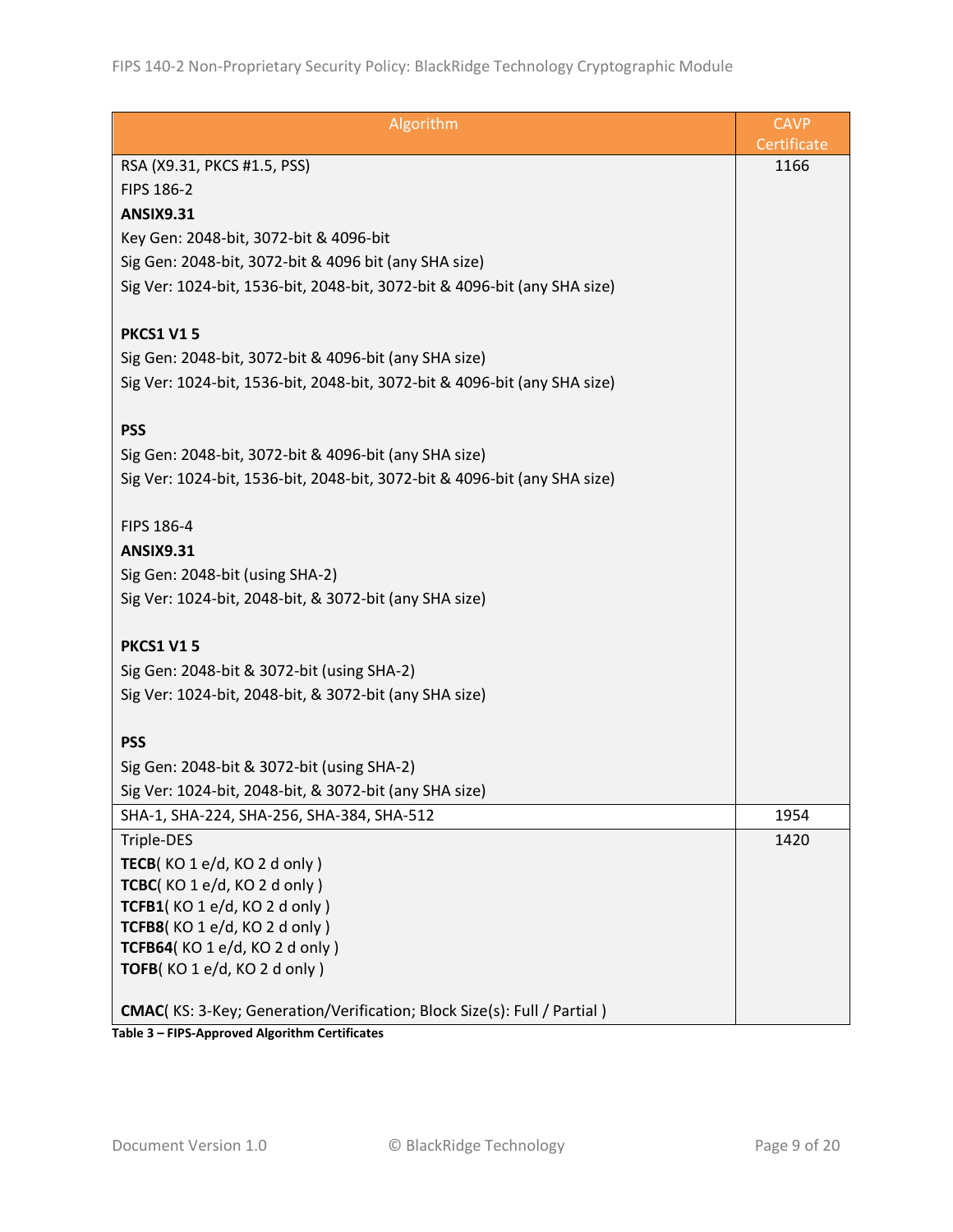#### <span id="page-9-0"></span>**2.1.3 Non-Approved Cryptographic Algorithms**

The module supports the following non-FIPS 140-2 approved but allowed algorithms:

- RSA (key wrapping; key establishment methodology provides between 112 and 256 bits of encryption strength; non-compliant less than 112 bits of encryption strength)
- EC Diffie-Hellman (key agreement; key establishment methodology provides between 112 and 256 bits of encryption strength; non-compliant less than 112 bits of encryption strength)

#### <span id="page-9-1"></span>**2.1.4 Non-Approved Mode of Operation**

The module supports a non-approved mode of operation. The algorithms listed in this section are not to be used by the operator in the FIPS Approved mode of operation.

The following algorithms are disallowed as of January 1, 2016 per the NIST SP 800-131A algorithm transitions:

- Random Number Generator Based on ANSI X9.31 Appendix A.2.4
- Two-Key Triple DES Encryption

The following algorithm is disallowed as of October 29, 2015 per the removal from NIST SP 800-90A:

• Dual EC DRBG

The following algorithms are disallowed as of January 1, 2014 per the NIST SP 800-131A algorithm transitions:

| $\bullet$ | FIPS 186-2 DSA (using SHA-1): |                     | PQG Gen-1024-bit                                                  |
|-----------|-------------------------------|---------------------|-------------------------------------------------------------------|
|           |                               |                     | Key Gen-1024-bit                                                  |
|           |                               |                     | Sig Gen-1024-bit                                                  |
| $\bullet$ | <b>FIPS 186-4 DSA</b>         |                     | PQG Gen, 1024-bit (any SHA size)                                  |
|           |                               | Key Gen, 1024-bit   |                                                                   |
|           |                               |                     | Sig Gen, 1024-bit (any SHA size), 2048-bit & 3072-bit using SHA-1 |
| $\bullet$ | <b>FIPS 186-2 RSA</b>         | <b>ANSIX9.31</b>    |                                                                   |
|           |                               | Key Gen 1024 & 1536 |                                                                   |
|           |                               | <b>ANSIX9.31</b>    |                                                                   |
|           |                               |                     | Sig Gen 1024 & 1536 (any SHA size); 2048, 3072 & 4096 using SHA-1 |
|           |                               | PKCSI V15           |                                                                   |
|           |                               |                     | Sig Gen 1024 & 1536 (any SHA size); 2048, 3072 & 4096 using SHA-1 |
|           |                               | <b>PSS</b>          |                                                                   |

Sig Gen 1024 & 1536 (any SHA size); 2048, 3072 & 4096 using SHA-1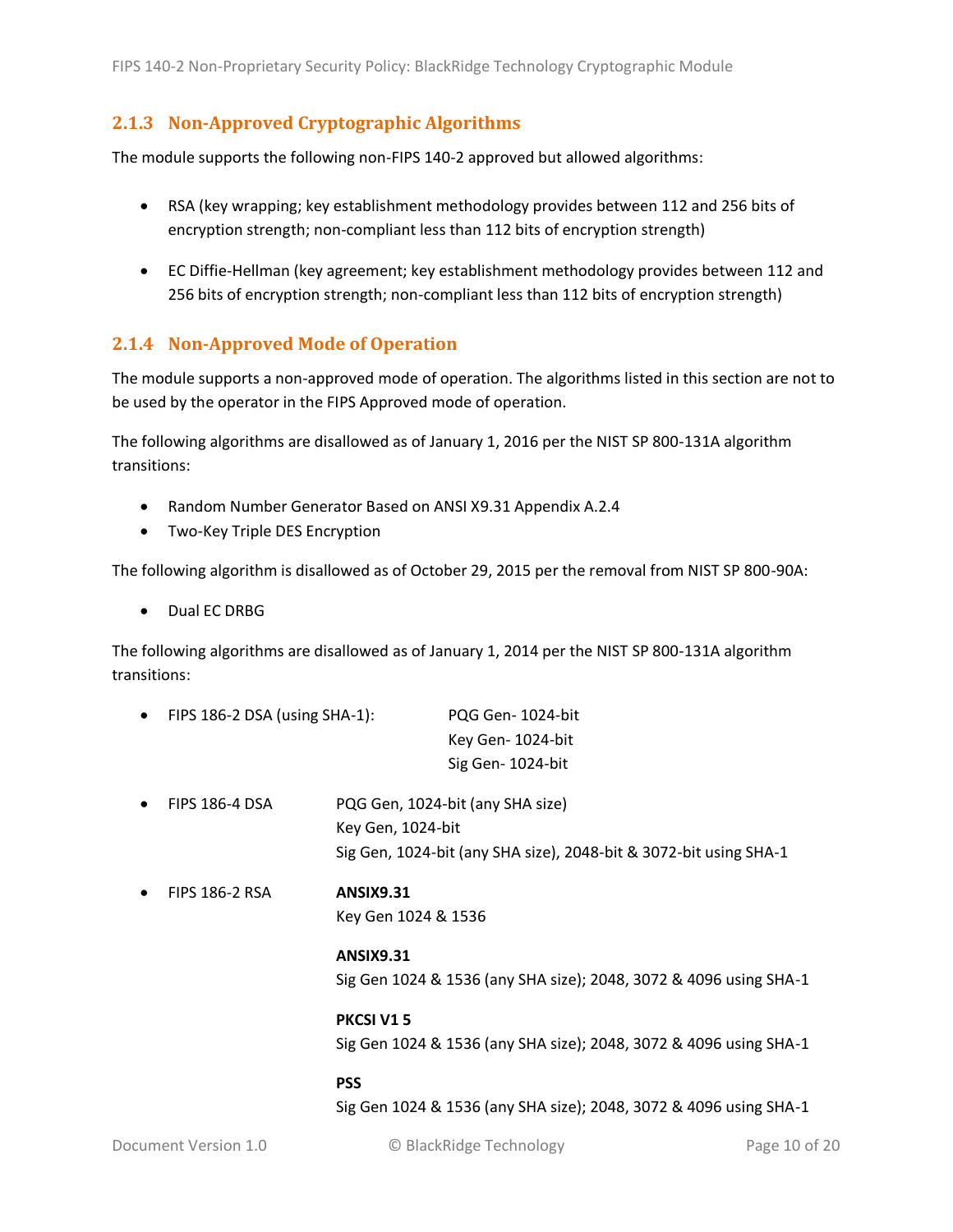FIPS 140-2 Non-Proprietary Security Policy: BlackRidge Technology Cryptographic Module

- FIPS 186-4 RSA **ANSIX9.31** Sig Gen 1024 using SHA-1 **PKCSI V1 5** Sig Gen 1024 using SHA-1 **PSS** Sig Gen 1024 using SHA-1 • FIPS 186-2 ECDSA **PKG: Curves** P-192, K-163 & B-163 **Sig Gen Curves** All P, K & B • FIPS 186-4 ECDSA **PKG: Curves** P-192, K-163 & B-163 **Sig Gen Curves** P-224, P-256, P-384, P-521, K-233, K-283, K-409, K-571, B-233, B-283, B-409 & B-571) (using SHA-1) P-192-, K-163 & B-163 (any SHA size)
- CVL (ECC CDH KAS) (non-compliant less than 112 bits of encryption strength)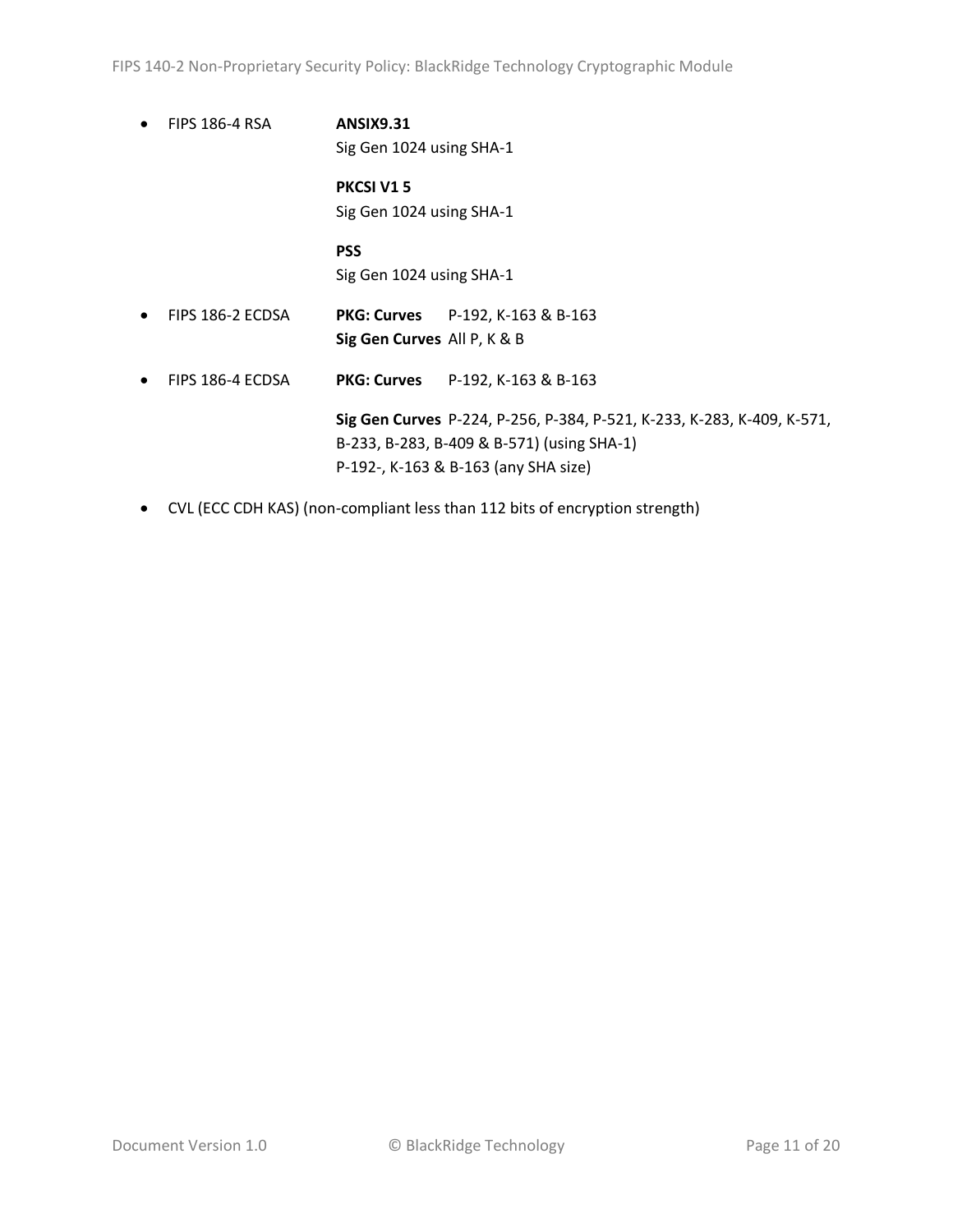FIPS 140-2 Non-Proprietary Security Policy: BlackRidge Technology Cryptographic Module

## <span id="page-11-0"></span>**2.2 Module Interfaces**



The figure below shows the module's physical and logical block diagram:

<span id="page-11-1"></span>

The interfaces (ports) for the physical boundary include the computer keyboard port, mouse port, network port, USB ports, display and power plug. When operational, the module does not transmit any information across these physical ports because it is a software cryptographic module. Therefore, the module's interfaces are purely logical and are provided through the Application Programming Interface (API) that a calling daemon can operate. The logical interfaces expose services that applications directly call, and the API provides functions that may be called by a referencing application (see Sectio[n 2.3](#page-12-0) – [Roles, Services, and Authentication](#page-12-0) for the list of available functions). The module distinguishes between logical interfaces by logically separating the information according to the defined API.

The API provided by the module is mapped onto the FIPS 140- 2 logical interfaces: data input, data output, control input, and status output. Each of the FIPS 140- 2 logical interfaces relates to the module's callable interface, as follows: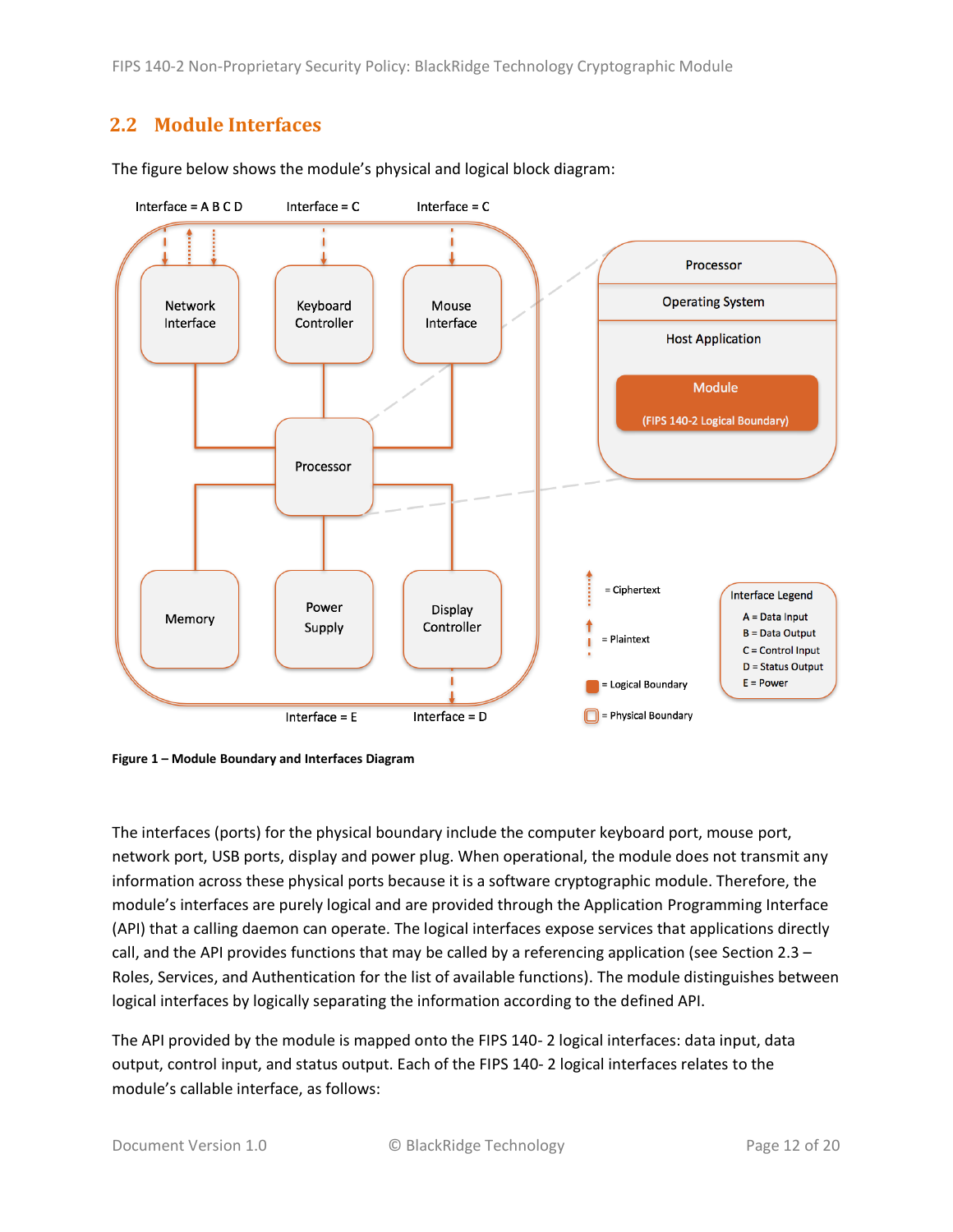| FIPS 140-2 Interface | Logical Interface                 | <b>Module Physical Interface</b> |
|----------------------|-----------------------------------|----------------------------------|
| Data Input           | Input parameters of API function  | Network Interface                |
|                      | calls                             |                                  |
| Data Output          | Output parameters of API function | Network Interface                |
|                      | calls                             |                                  |
| Control Input        | API function calls                | Keyboard Interface, Mouse        |
|                      |                                   | Interface                        |
| <b>Status Output</b> | For FIPS mode, function calls     | <b>Display Controller</b>        |
|                      | returning status information and  |                                  |
|                      | return codes provided by API      |                                  |
|                      | function calls.                   |                                  |
| Power                | None                              | Power Supply                     |

**Table 4 – Logical Interface / Physical Interface Mapping**

As shown in Figure 1 – [Module Boundary and Interfaces Diagram](#page-11-1) and Table 5 – Module [Services, Roles,](#page-13-3) [and Descriptions,](#page-13-3) the output data path is provided by the data interfaces and is logically disconnected from processes performing key generation or zeroization. No key information will be output through the data output interface when the module zeroizes keys.

# <span id="page-12-0"></span>**2.3 Roles, Services, and Authentication**

The module supports a Crypto Officer and a User role. The module does not support a Maintenance role. The User and Crypto-Officer roles are implicitly assumed by the entity accessing services implemented by the Module.

#### <span id="page-12-1"></span>**2.3.1 Operator Services and Descriptions**

The module supports services that are available to users in the various roles. All of the services are described in detail in the module's user documentation. The following table shows the services available to the various roles and the access to cryptographic keys and CSPs resulting from services:

| Service               | <b>Roles</b> | CSP / Algorithm                  | Permission         |
|-----------------------|--------------|----------------------------------|--------------------|
| Module initialization | Crypto       | None                             | CO:                |
|                       | Officer      |                                  | execute            |
|                       |              |                                  |                    |
| Symmetric             | User         | AES Key, Triple-DES Key          | User:              |
| encryption/decryption |              |                                  | read/write/execute |
| Digital signature     | User         | RSA Private Key, DSA Private Key | User:              |
|                       |              |                                  | read/write/execute |
| Symmetric key         | User         | AES Key, Triple-DES Key          | User:              |
| generation            |              |                                  | read/write/execute |
| Asymmetric key        | User         | RSA Private Key, DSA Private Key | User:              |
| generation            |              |                                  | read/write/execute |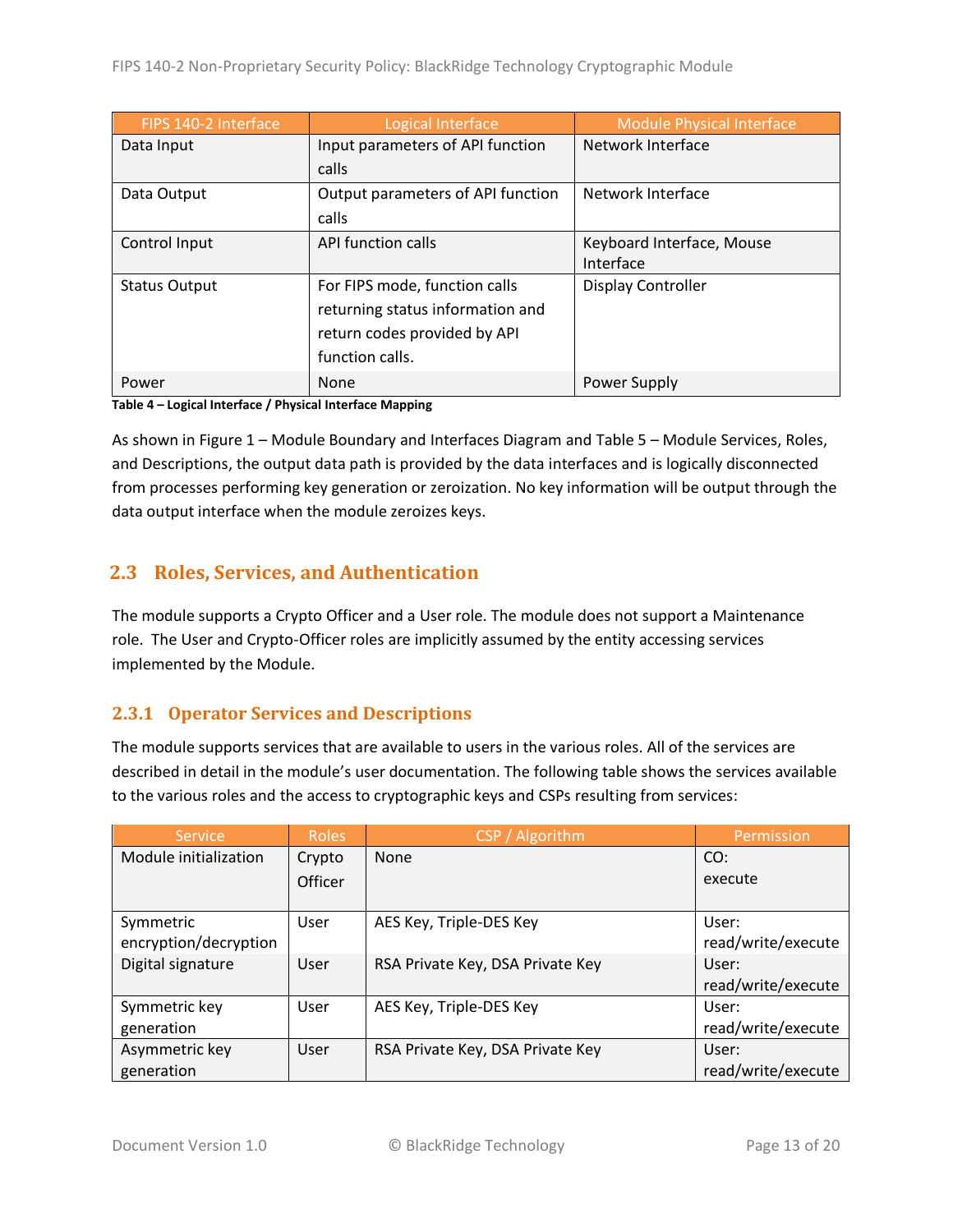| <b>Service</b>       | <b>Roles</b>   | CSP / Algorithm                        | Permission         |
|----------------------|----------------|----------------------------------------|--------------------|
| Keyed Hash (HMAC)    | User           | <b>HMAC Key</b>                        | User:              |
|                      |                | HMAC SHA-1, HMAC SHA-224, HMAC SHA-    | read/write/execute |
|                      |                | 256, HMAC SHA-384, HMAC SHA-512        |                    |
| Message digest (SHS) | User           | SHA-1, SHA-224, SHA-256, SHA-384, SHA- | User:              |
|                      |                | 512                                    | read/write/execute |
| Random number        | User           | DRBG Seed and Seed Key                 | User:              |
| generation           |                |                                        | read/write/execute |
| Show status          | Crypto         | None                                   | User and CO:       |
|                      | <b>Officer</b> |                                        | execute            |
|                      | User           |                                        |                    |
| Self test            | User           | All CSPs                               | User:              |
|                      |                |                                        | read/execute       |
| Zeroize              | Crypto         | All CSPs                               | CO:                |
|                      | <b>Officer</b> |                                        | read/write/execute |
|                      | User           |                                        |                    |

<span id="page-13-3"></span>**Table 5 – Module Services, Roles, and Descriptions**

#### <span id="page-13-0"></span>**2.3.2 Operator Authentication**

As required by FIPS 140-2, there are two roles (a Crypto Officer role and User role) in the module that operators may assume. As allowed by Level 1, the module does not support authentication to access services. As such, there are no applicable authentication policies. Access control policies are implicitly defined by the services available to the roles as specified in Table 5 – Module [Services, Roles,](#page-13-3) and [Descriptions.](#page-13-3)

### <span id="page-13-1"></span>**2.4 Physical Security**

This section of requirements does not apply to this module. The module is a software-only module and does not implement any physical security mechanisms.

### <span id="page-13-2"></span>**2.5 Operational Environment**

The module operates on a general purpose computer (GPC) running a general purpose operating system (GPOS). For FIPS purposes, the module is running on this operating system in single user mode and does not require any additional configuration to meet the FIPS requirements.

The module was tested on the following platforms:

• Red Hat Enterprise Linux 6.3 on a Dell OptiPlex 755

The cryptographic module is also supported on the following operating systems for which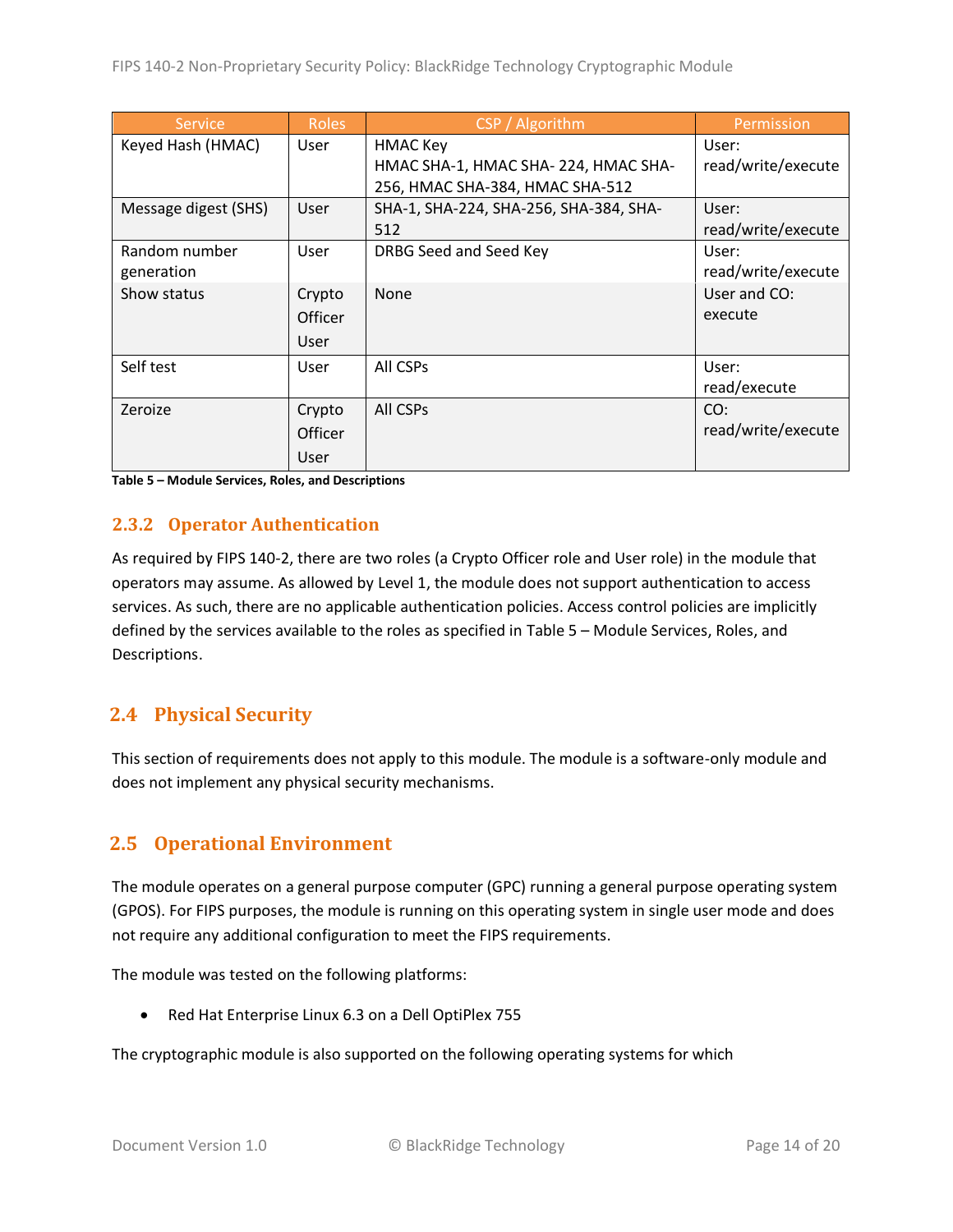operational testing and algorithm testing was not performed. The cryptographic module is "vendor affirmed" by BlackRidge Technology to operate properly for BlackRidge Technology products using these operating systems:

• Ubuntu 16.04 LTS

Compliance is maintained for other versions of the respective operating system family where the binary is unchanged. No claim can be made as to the correct operation of the module or the security strengths of the generated keys when ported to an operational environment which is not listed on the validation certificate. The GPC(s) used during testing met Federal Communications Commission (FCC) FCC Electromagnetic Interference (EMI) and Electromagnetic Compatibility (EMC) requirements for business use as defined by 47 Code of Federal Regulations, Part15, Subpart B. FIPS 140-2 validation compliance is maintained when the module is operated on other versions of the GPOS running in single user mode, assuming that the requirements outlined in NIST IG G.5 are met.

# <span id="page-14-0"></span>**2.6 Cryptographic Key Management**

| The table below provides a complete list of Critical Security Parameters used within the module: |  |
|--------------------------------------------------------------------------------------------------|--|
|                                                                                                  |  |

| <b>Keys and CSPs</b>      | <b>Storage</b> | <b>Storage</b> | Input Method       | Output | Zeroization | <b>Access</b> |
|---------------------------|----------------|----------------|--------------------|--------|-------------|---------------|
|                           | Locations      | Method         |                    | Method |             |               |
| AES Key                   | <b>RAM</b>     | Plaintext      | API call parameter | None   | power cycle | CO: RWD       |
|                           |                |                |                    |        | cleanse()   | U: RWD        |
| Triple-DES Key            | <b>RAM</b>     | Plaintext      | API call parameter | None   | power cycle | CO: RWD       |
|                           |                |                |                    |        | cleanse()   | U: RWD        |
| RSA Public Key            | <b>RAM</b>     | Plaintext      | API call parameter | None   | power cycle | CO: RWD       |
|                           |                |                |                    |        | cleanse()   | U: RWD        |
| RSA Private Key           | <b>RAM</b>     | Plaintext      | API call parameter | None   | power cycle | CO: RWD       |
|                           |                |                |                    |        | cleanse()   | U: RWD        |
| <b>DSA Public Key</b>     | <b>RAM</b>     | Plaintext      | API call parameter | None   | power cycle | CO: RWD       |
|                           |                |                |                    |        | cleanse()   | U: RWD        |
| <b>DSA Private Key</b>    | RAM            | Plaintext      | API call parameter | None   | power cycle | CO: RWD       |
|                           |                |                |                    |        | cleanse()   | U: RWD        |
| <b>HMAC Key</b>           | <b>RAM</b>     | Plaintext      | API call parameter | None   | power cycle | CO: RWD       |
|                           |                |                |                    |        | cleanse()   | U: RWD        |
| <b>Integrity Key</b>      | Module         | Plaintext      | None               | None   | None        | CO: RWD       |
|                           | Binary         |                |                    |        |             | U: RWD        |
| <b>EC DSA Private Key</b> | <b>RAM</b>     | Plaintext      | None               | None   | power cycle | CO: RWD       |
|                           |                |                |                    |        | cleanse()   | U: RWD        |
| EC DSA Public Key         | <b>RAM</b>     | Plaintext      | None               | None   | power cycle | CO: RWD       |
|                           |                |                |                    |        | cleanse()   | U: RWD        |
| <b>EC DH Public</b>       | <b>RAM</b>     | Plaintext      | None               | None   | power cycle | CO: RWD       |
| Components                |                |                |                    |        | cleanse()   | U: RWD        |
| <b>EC DH Private</b>      | <b>RAM</b>     | Plaintext      | None               | None   | power cycle | CO: RWD       |
| Components                |                |                |                    |        | cleanse()   | U: RWD        |
| <b>HMAC DRBG</b>          | <b>RAM</b>     | Plaintext      | None               | None   | power cycle | CO: RWD       |
| Entropy                   |                |                |                    |        | cleanse()   | U: RWD        |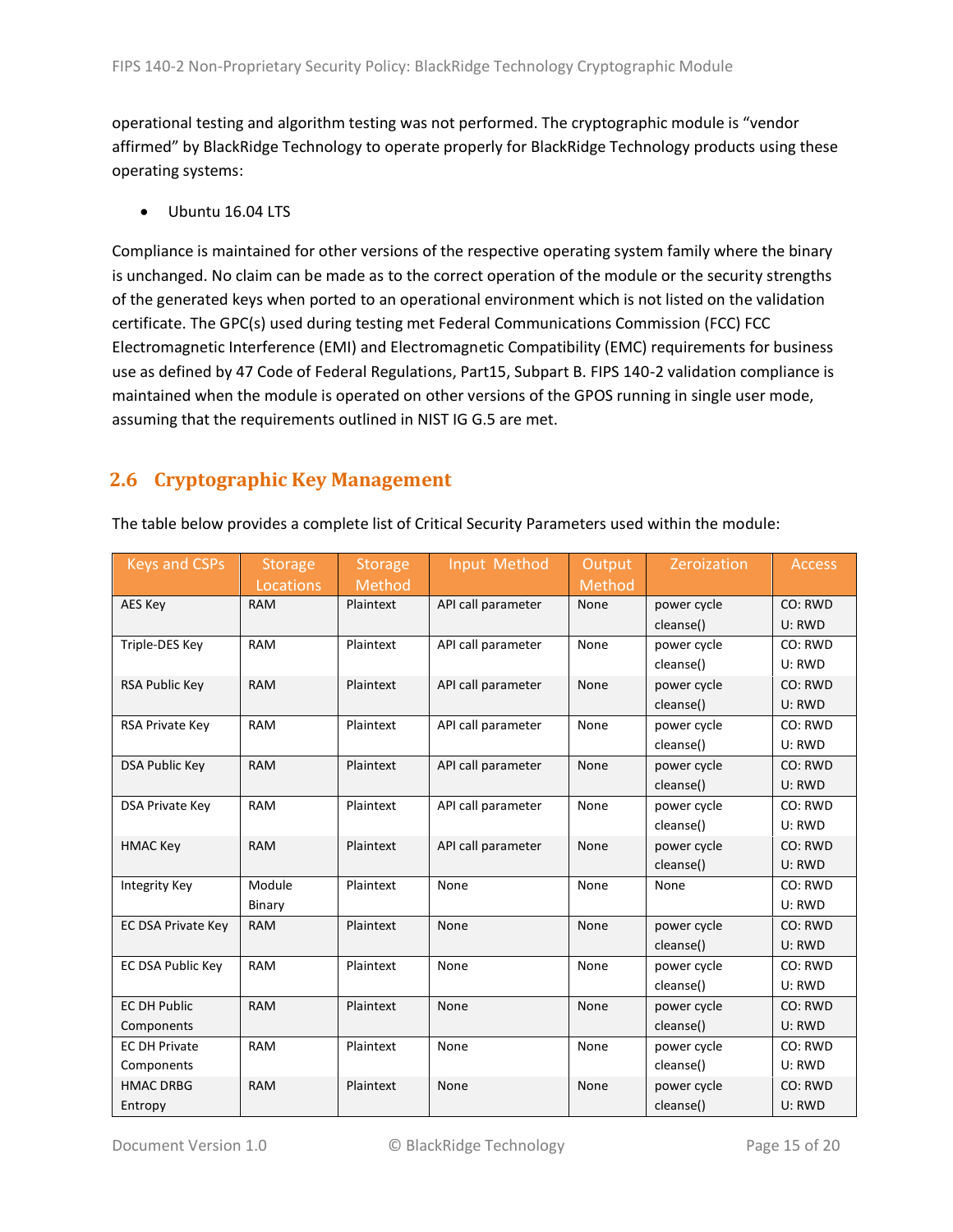| Keys and CSPs        | Storage<br>Locations | <b>Storage</b><br>Method | Input Method | Output<br>Method | Zeroization | <b>Access</b> |
|----------------------|----------------------|--------------------------|--------------|------------------|-------------|---------------|
| <b>HMAC DRBG V</b>   | <b>RAM</b>           | Plaintext                | None         | None             | power cycle | CO: RWD       |
| Value (Seed          |                      |                          |              |                  | cleanse()   | U: RWD        |
| Length)              |                      |                          |              |                  |             |               |
| <b>HMAC DRBG Key</b> | <b>RAM</b>           | Plaintext                | None         | None             | power cycle | CO: RWD       |
|                      |                      |                          |              |                  | cleanse()   | U: RWD        |
| <b>HMAC DRBG</b>     | <b>RAM</b>           | Plaintext                | None         | None             | power cycle | CO: RWD       |
| init_seed            |                      |                          |              |                  | cleanse()   | U: RWD        |

 $R = Read$  W = Write D = Delete

**Table 6 – Module Keys/CSPs**

The application that uses the module is responsible for appropriate destruction and zeroization of the key material. The module provides functions for key allocation and destruction which overwrite the memory that is occupied by the key information with zeros before it is deallocated.

#### <span id="page-15-0"></span>**2.6.1 Random Number Generation**

The module uses SP800-90A DRBGs for creation of asymmetric and symmetric keys.

The module accepts input from entropy sources external to the cryptographic boundary for use as seed material for the module's Approved DRBGs. The calling application of the module shall use entropy sources that meet the security strength required for the random bit generation mechanism as shown in NIST Special Publication 800-90A Table 2 (Hash\_DRBG, HMAC\_DRBG) and Table 3 (CTR\_DRBG).

The module performs continual tests on the random numbers it uses to ensure that the seed and seed key input to the Approved DRBGs do not have the same value. The module also performs continual tests on the output of the Approved DRBGs to ensure that consecutive random numbers do not repeat.

### <span id="page-15-1"></span>**2.6.2 Key/Critical Security Parameter (CSP) Authorized Access and Use by Role and Service/Function**

An authorized application as user (the User role) has access to all key data generated during the operation of the module.

#### <span id="page-15-2"></span>**2.6.3 Key/CSP Storage**

Public and private keys are provided to the module by the calling process and are destroyed when released by the appropriate API function calls or during power cycle. The module does not perform persistent storage of keys.

#### <span id="page-15-3"></span>**2.6.4 Key/CSP Zeroization**

The application is responsible for calling the appropriate destruction functions from the API. The destruction functions then overwrite the memory occupied by keys with zeros and deallocates the memory. This occurs during process termination / power cycle. Keys are immediately zeroized upon deallocation, which sufficiently protects the CSPs from compromise.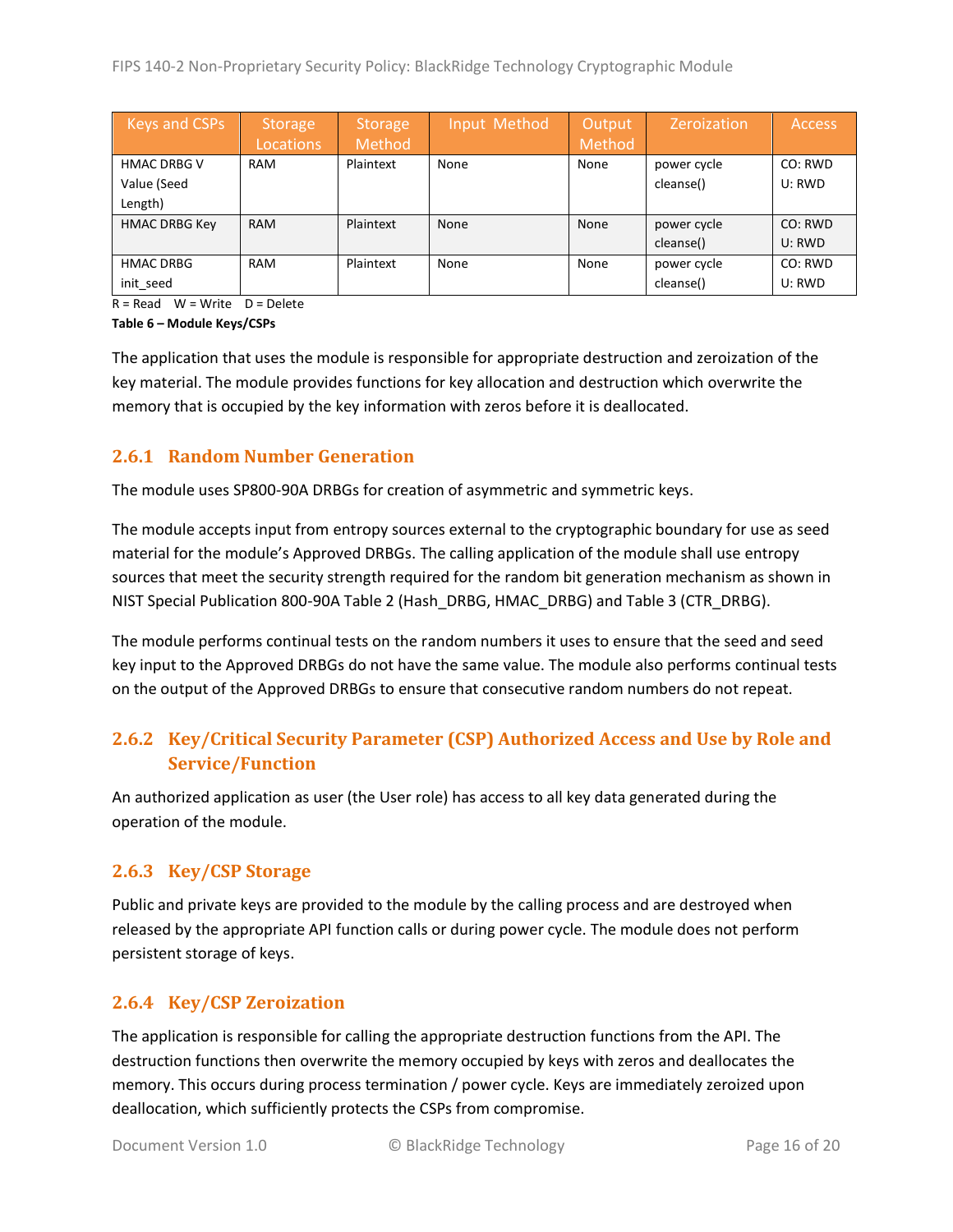# <span id="page-16-0"></span>**2.7 Self-Tests**

FIPS 140-2 requires that the module perform self-tests to ensure the integrity of the module and the correctness of the cryptographic functionality at start up. In addition some functions require continuous verification of function, such as the random number generator. All of these tests are listed and described in this section. In the event of a self-test error, the module will log the error and will halt. The module must be initialized into memory to resume function.

The following sections discuss the module's self-tests in more detail.

#### <span id="page-16-1"></span>**2.7.1 Power-On Self-Tests**

Power-on self-tests are executed automatically when the module is loaded into memory. The module verifies the integrity of the runtime executable using a HMAC-SHA1 digest computed at build time. If the fingerprints match, the power-up self-tests are then performed. If the power-up self-test is successful, a flag is set to place the module in FIPS mode.

| <b>TYPE</b>                     | <b>DETAIL</b>                                   |
|---------------------------------|-------------------------------------------------|
| Software Integrity Check        | HMAC-SHA1 on all module components<br>$\bullet$ |
| Known Answer Tests <sup>1</sup> | AES encrypt/decrypt<br>$\bullet$                |
|                                 | AES GCM                                         |
|                                 | AES CCM                                         |
|                                 | XTS-AES                                         |
|                                 | AES CMAC<br>$\bullet$                           |
|                                 | Triple-DES CMAC                                 |
|                                 | <b>ECDH</b><br>$\bullet$                        |
|                                 | HMAC-SHA1                                       |
|                                 | HMAC-SHA224                                     |
|                                 | HMAC-SHA256                                     |
|                                 | HMAC-SHA384                                     |
|                                 | HMAC-SHA512<br>٠                                |
|                                 | <b>RSA</b>                                      |
|                                 | SHA-1                                           |
|                                 | <b>SHA-224</b>                                  |
|                                 | <b>SHA-256</b>                                  |
|                                 | <b>SHA-384</b>                                  |
|                                 | SHA-512                                         |
|                                 | SP 800-90 DRBG (Hash_DRBG, HMAC_DRBG,           |
|                                 | CTR_DRBG)                                       |
|                                 | Triple-DES encrypt/decrypt                      |
|                                 | <b>ECC CDH</b>                                  |

 $\overline{a}$ 

<sup>1</sup> Note that all SHA-X KATs are tested as part of the respective HMAC SHA-X KAT. SHA-1 is also tested independently.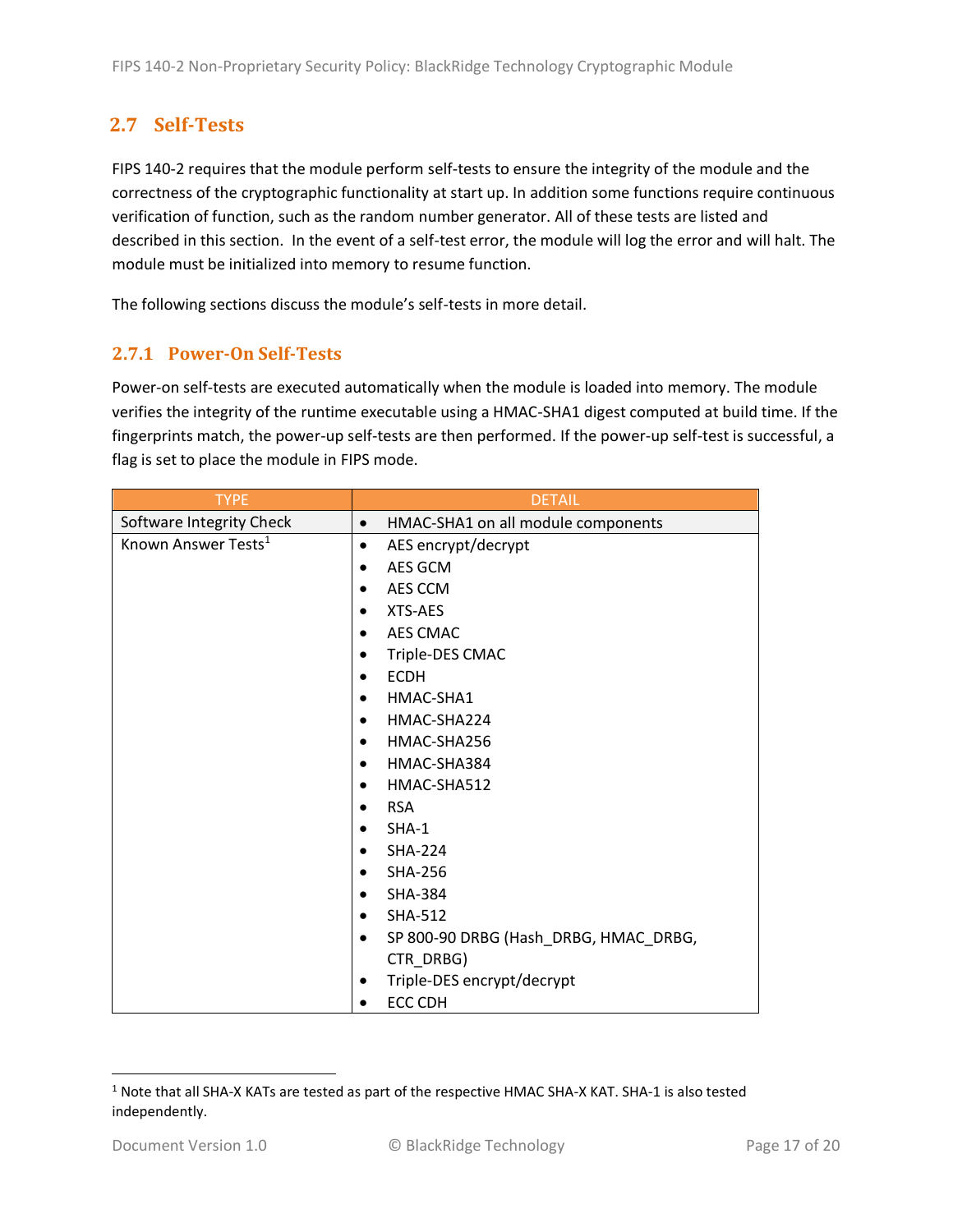| <b>TYPF</b>                 | <b>DETAIL</b>           |
|-----------------------------|-------------------------|
| Pair-wise Consistency Tests | <b>DSA</b><br>$\bullet$ |
|                             | <b>RSA</b>              |
|                             | ECDSA                   |

#### **Table 7 – Power-On Self-Tests**

Input, output, and cryptographic functions cannot be performed while the Module is in a self-test or error state because the module is single-threaded and will not return to the calling application until the power-up self-tests are complete. If the power-up self-tests fail, subsequent calls to the module will also fail - thus no further cryptographic operations are possible.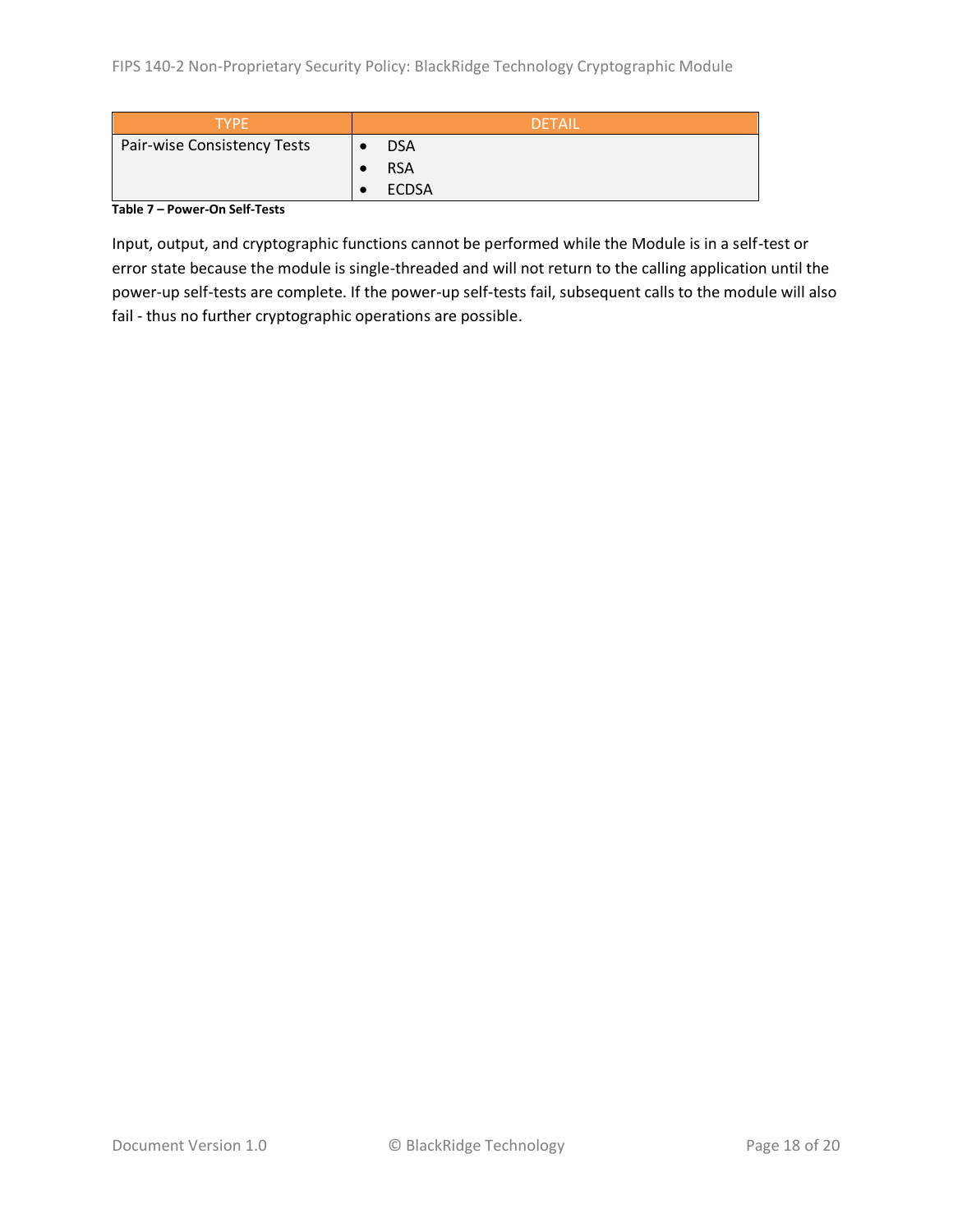#### <span id="page-18-0"></span>**2.7.2 Conditional Self-Tests**

The module implements the following conditional self-tests upon key generation, or random number generation (respectively):

| <b>TYPE</b>                 | <b>DETAIL</b>                             |
|-----------------------------|-------------------------------------------|
| Pair-wise Consistency Tests | <b>DSA</b>                                |
|                             | <b>RSA</b>                                |
|                             | <b>ECDSA</b>                              |
| <b>Continuous RNG Tests</b> | Performed on all Approved DRBGs, the non- |
|                             | approved X9.31 RNG, and the non-approved  |
|                             | DUAL EC DRBG                              |

**Table 8 – Conditional Self-Tests**

#### <span id="page-18-1"></span>**2.7.3 Cryptographic Function**

The module verifies the integrity of the runtime executable using a HMAC-SHA1 digest which is computed at build time. If this computed HMAC-SHA1 digest matches the stored, known digest, then the power-up self-test (consisting of the algorithm-specific Pairwise Consistency and Known Answer tests) is performed. If any component of the power-up self-test fails, an internal global error flag is set to prevent subsequent invocation of any cryptographic function calls. Any such power-up self-test failure is a hard error that can only be recovered by reinstalling the module<sup>2</sup>. The power-up self-tests may be performed at any time by reloading the module.

No operator intervention is required during the running of the self-tests.

### <span id="page-18-2"></span>**2.8 Mitigation of Other Attacks**

The Module does not contain additional security mechanisms beyond the requirements for FIPS 140-2 Level 1 cryptographic modules.

 $\overline{a}$ 

 $2$  The initialization function could be re-invoked but such re-invocation does not provide a means from recovering from an integrity test or known answer test failure